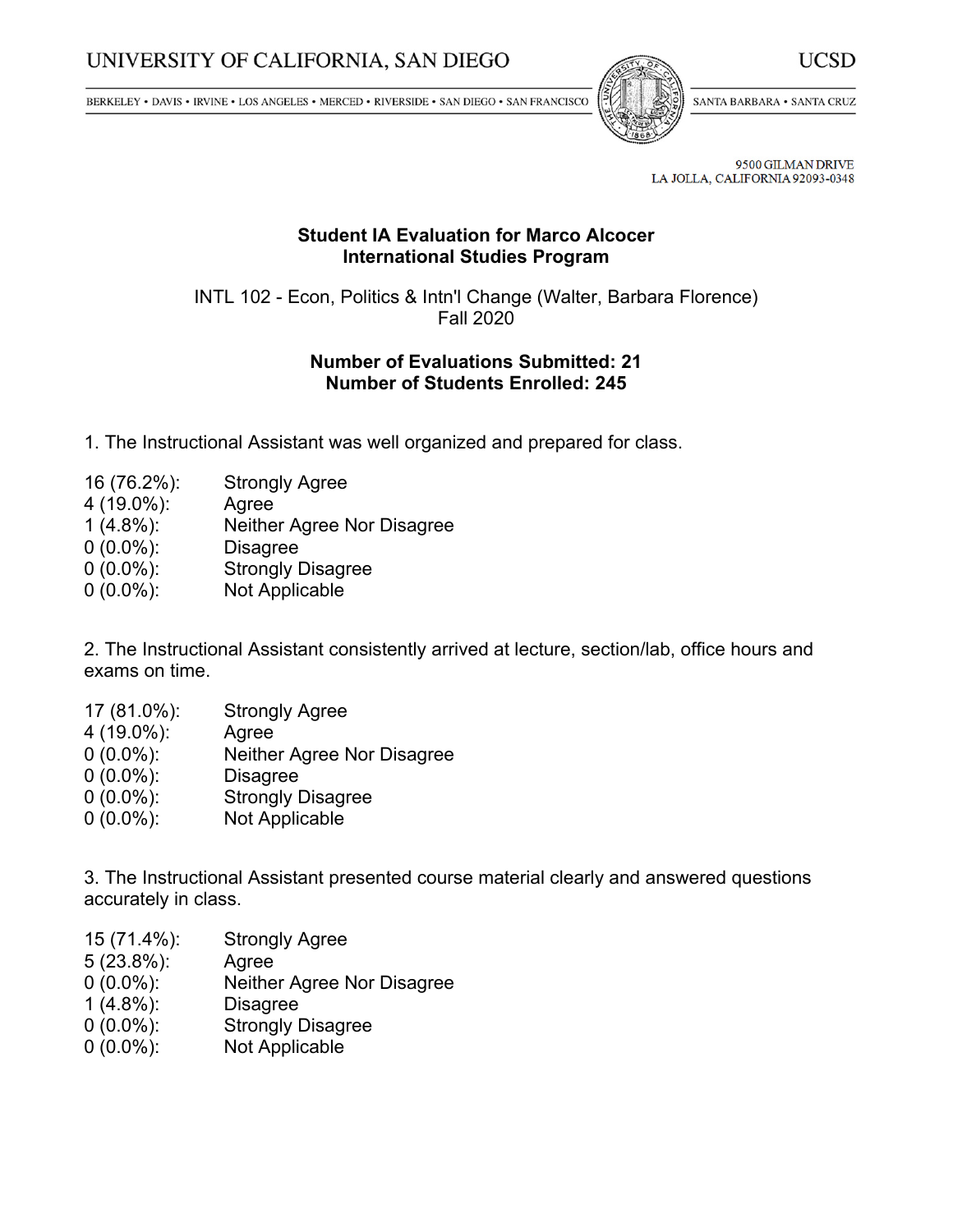4. The Instructional Assistant helped develop my thinking skills on the subject.

| <b>Strongly Agree</b>      |
|----------------------------|
| Agree                      |
| Neither Agree Nor Disagree |
| <b>Disagree</b>            |
| <b>Strongly Disagree</b>   |
| Not Applicable             |
|                            |

5. Feedback from the Instructional Assistant on assignments, exams and/or papers was helpful and constructive.

 (47.6%): Strongly Agree (19.0%): Agree (9.5%): Neither Agree Nor Disagree (4.8%): Disagree (19.0%): Strongly Disagree (0.0%): Not Applicable

6. The Instructional Assistant's explanations were appropriate, being neither too complicated nor too simple.

 (65.0%): Strongly Agree (20.0%): Agree (0.0%): Neither Agree Nor Disagree (10.0%): Disagree (5.0%): Strongly Disagree (0.0%): Not Applicable 1: [No Response]

7. The Instructional Assistant answered questions clearly and effectively, helping students to make connections among the course readings, assignments, and lectures.

- 15 (71.4%): Strongly Agree
- 3 (14.3%): Agree
- 2 (9.5%): Neither Agree Nor Disagree
- 0 (0.0%): Disagree
- 1 (4.8%): Strongly Disagree
- 0 (0.0%): Not Applicable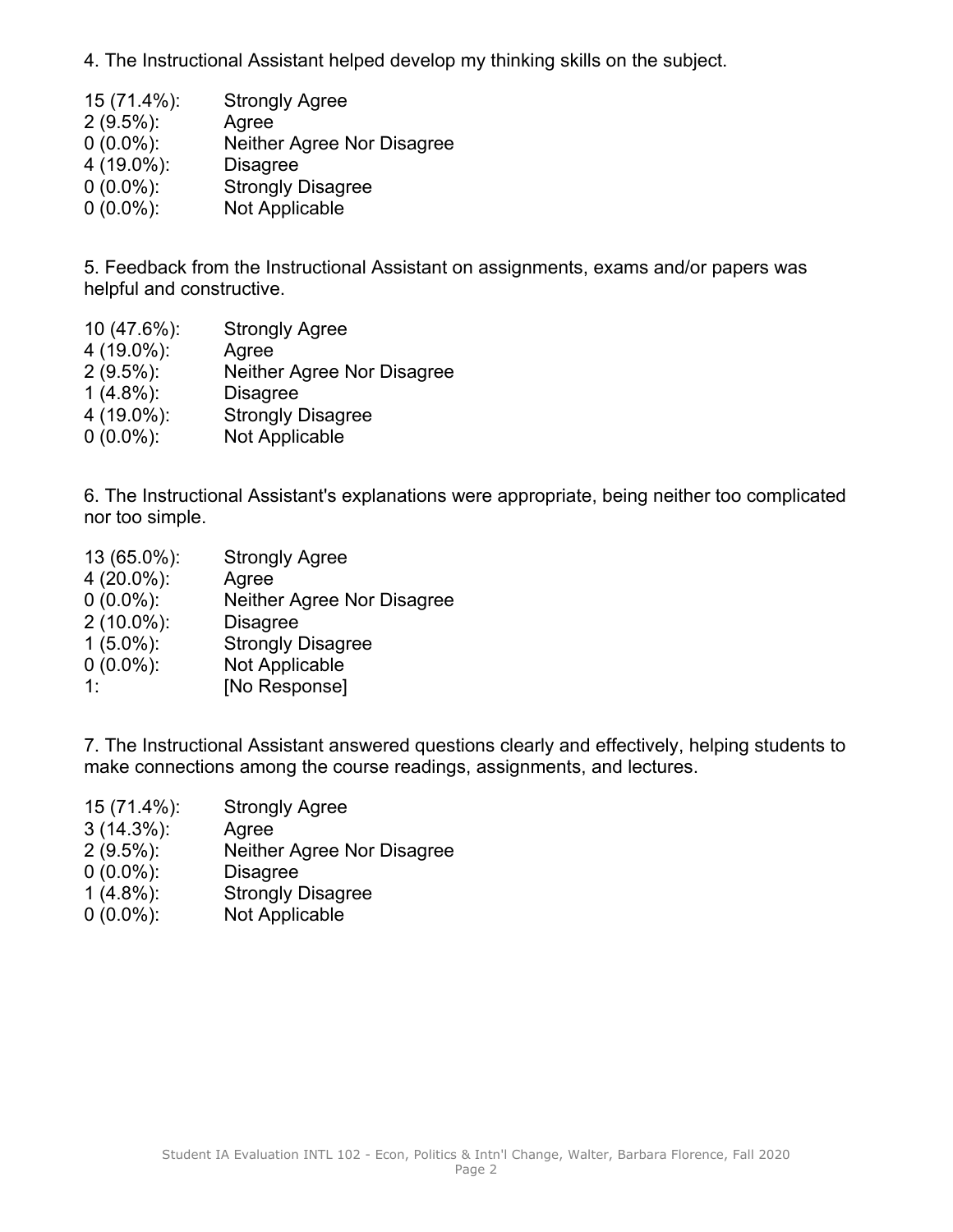8. The Instructional Assistant was genuinely interested in and enthusiastic about teaching.

 (76.2%): Strongly Agree (19.0%): Agree (0.0%): Neither Agree Nor Disagree (4.8%): Disagree (0.0%): Strongly Disagree (0.0%): Not Applicable

9. The Instructional Assistant was accessible to students outside of class (office hours, email, etc.).

 (61.9%): Strongly Agree (23.8%): Agree (14.3%): Neither Agree Nor Disagree (0.0%): Disagree (0.0%): Strongly Disagree (0.0%): Not Applicable

10. The Instructional Assistant effectively connected the section/lab exercises with the material covered in lecture.

 (81.0%): Strongly Agree (4.8%): Agree (9.5%): Neither Agree Nor Disagree (4.8%): Disagree (0.0%): Strongly Disagree (0.0%): Not Applicable

11. In terms of communication skills, did the Instructional Assistant demonstrate any of the following? (check all that apply)

 (100.0%): No issues (0.0%): Too quiet (0.0%): Too loud (0.0%): Too fast (0.0%): Too slow (0.0%): Poor grammar and/or English language skills (0.0%): Used filler words such as "um" (0.0%): Other (please describe)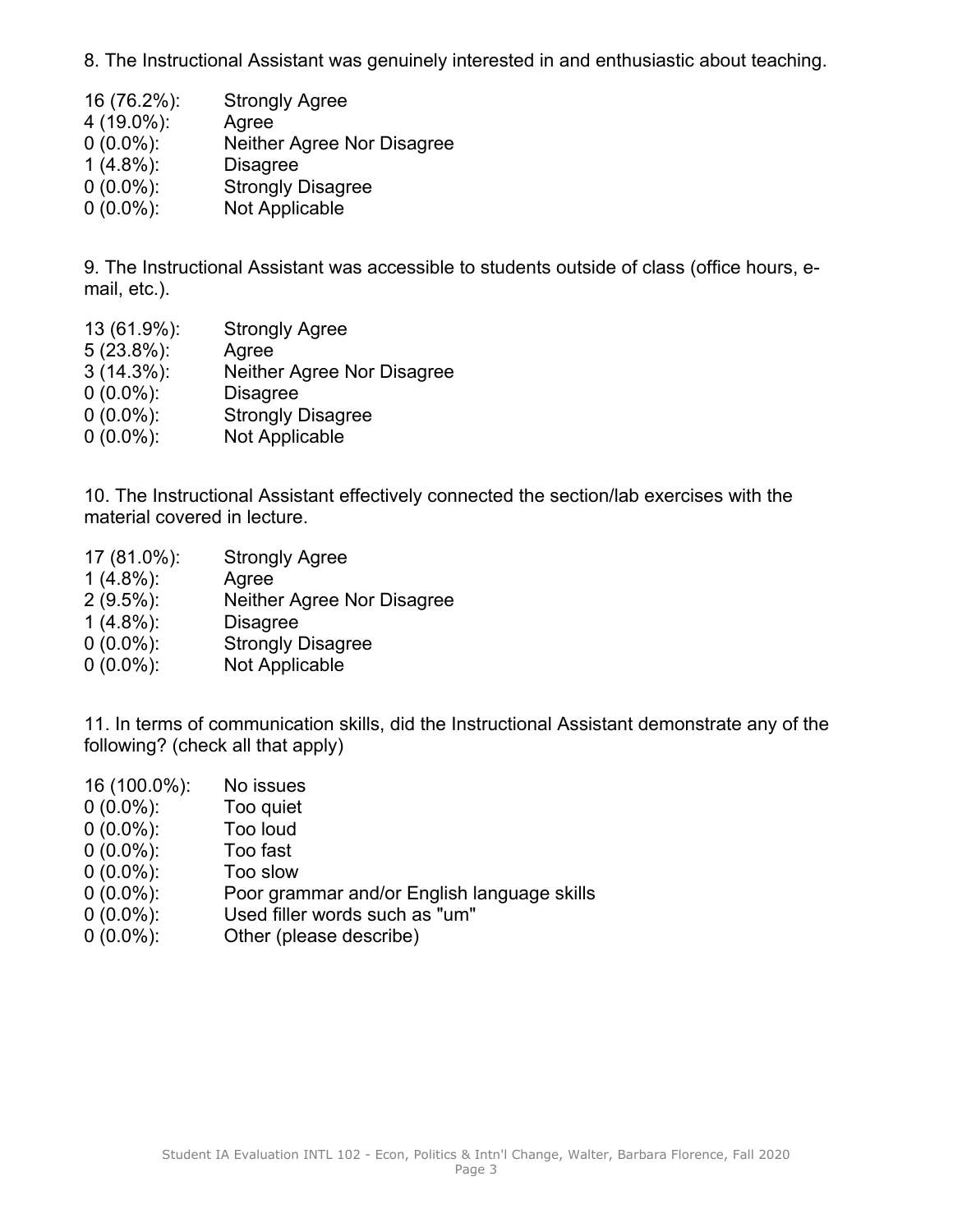12. I would recommend this Instructional Assistant to other students.

 (76.2%): Strongly Agree (9.5%): Agree (9.5%): Neither Agree Nor Disagree (4.8%): Disagree (0.0%): Strongly Disagree

13. Please describe this person's greatest strengths as <sup>a</sup> Instructional Assistant. *Please keep your comments constructive and professional, abiding by the Principles of Community*

- Always presented course material accurately and in an effective manor. Returned graded assignments promptly. Able to provide good feedback on papers when requested through email.
- Amazing TA was always able to give <sup>a</sup> detailed answer to question and made the material easy to understand.
- Came prepared to class and gave us good information to keep us prepared for the lectures/class
- Engaging TA who used fun games to get the class excited about game theory and the topics at hand.
- generally likes being <sup>a</sup> ta, seems friendly and likes the subject matter
- He always prepared interesting discussions and games to help us better understand the content of the course. He always answers me when I need help.
- he grades our paper without putting any comments on.
- He's really nice and well prepared for the discussion, well explained
- I think that Marco's greatest strengths as an Instructional Assistant were his enthusiasm and great teaching style. He did <sup>a</sup> really great job of summarizing the relevant material for us in an effective and engaging way, and his slides were super helpful. I always looked forward to our discussion sections and enjoyed his sense of humor and obvious interest in international affairs.
- Made section fun and interesting with games
- •Marco knew how to make the session entertaining.
- Marco was the best! Always broke down concepts from the readings and lecture in <sup>a</sup> way that was easy to understand, and his activities and warm personality made participating easy and fulfilling even over Zoom. Highly recommend!!
- Student-friendly
- Well prepared, understood course material and was able to effectively convey those main points to students in <sup>a</sup> more relatable way.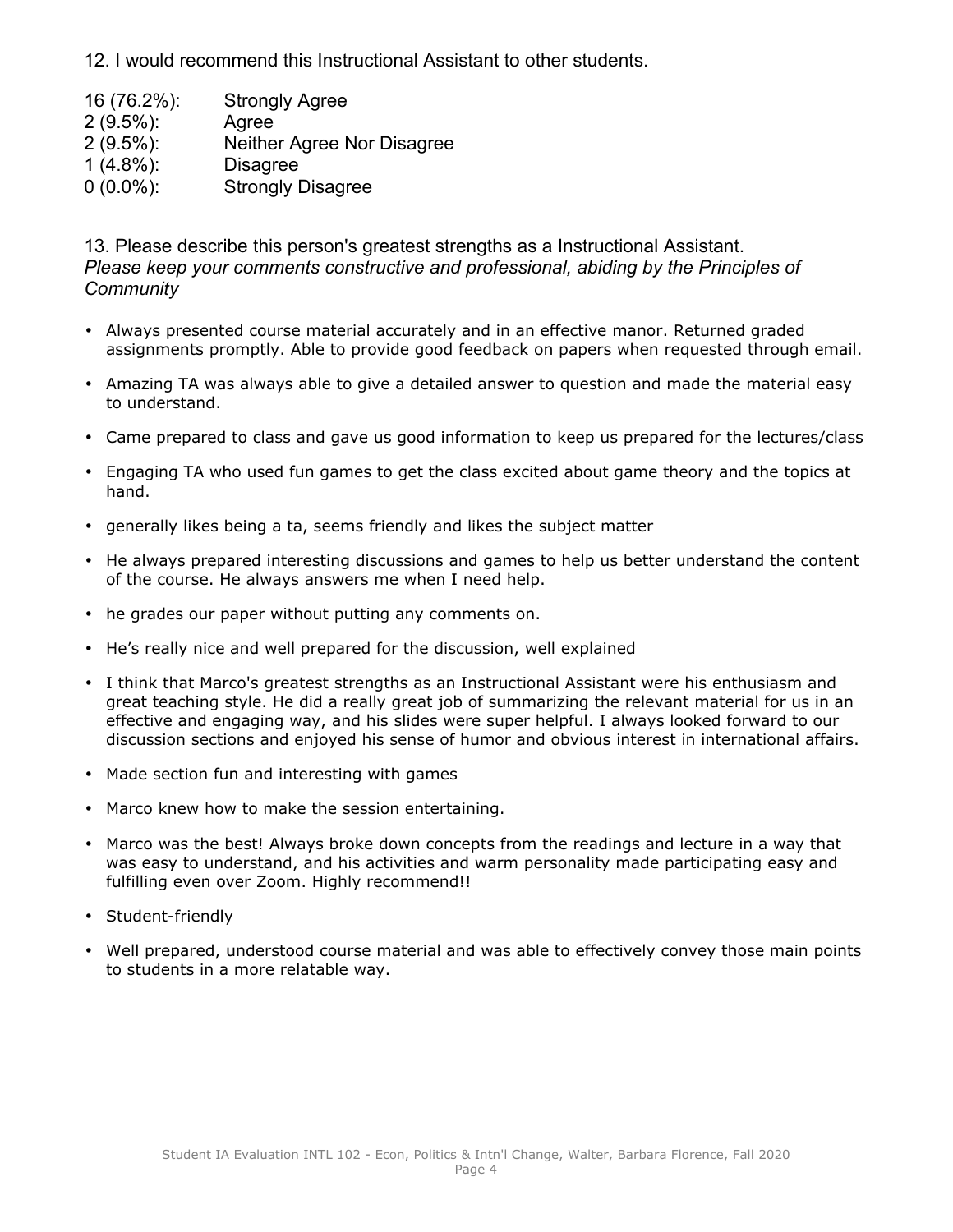14. Please describe this person's greatest weaknesses as <sup>a</sup> Instructional Assistant. *Please keep your comments constructive and professional, abiding by the Principles of Community*

• doesn't provide any feedback on any of the papers, so there is no way of knowing how to improve. it seems like the papers have nothing to do with one's ability to write, which is infuriating because our actual writing skills are ignored. The paper that was provided as <sup>a</sup> "good paper" was written terribly, and the writing level was not at <sup>a</sup> college level.

Without <sup>a</sup> clear rubric there is no way to improve our grades, and grading seems random. The paper that would get me an A in other college level classes is getting me <sup>a</sup> B in this class, which does not make any sense.

- he grades our paper without putting any comments on. I got my 80 percent grade paper for no reason
- His writing expectations and level of grading were very strict.
- I wish that we had gotten <sup>a</sup> bit more feedback on our papers, but I know that he had <sup>a</sup> lot of papers to grade so this is understandable.
- No weaknesses!!!!!!!!
- Sometimes felt like he could have had more content prepared
- Sometimes would be unable to fit all course material into the discussion.
- Very biased left-leaning. No critical thinking.

## 15. Do you have any other comments to add to your evaluation? *Please keep your comments constructive and professional, abiding by the Principles of Community*

- A very good and fun TA.
- Amazing , incredible, fantastic TA. the best TA I have had in my whole academic career. Made this hard course and material understandable and actually fun to learn.
- He is an awesome TA! And I hope many more students are able to experience his unique and fun style of teaching in the future.
- He is okay but he could be more critical and neutral.
- He is the best TA.
- In general, there were no rubrics provided and it was not helpful to our grades, even though the information was quite interesting and taught well by the professor.
- Lucky to have such <sup>a</sup> wonderful TA. Helpful discussion sessions, accessible outside class, graded assignments in <sup>a</sup> timely manner so we could improve and provided insights to resources for the future.
- Nope! thanks for <sup>a</sup> great quarter
- Very helpful TA.